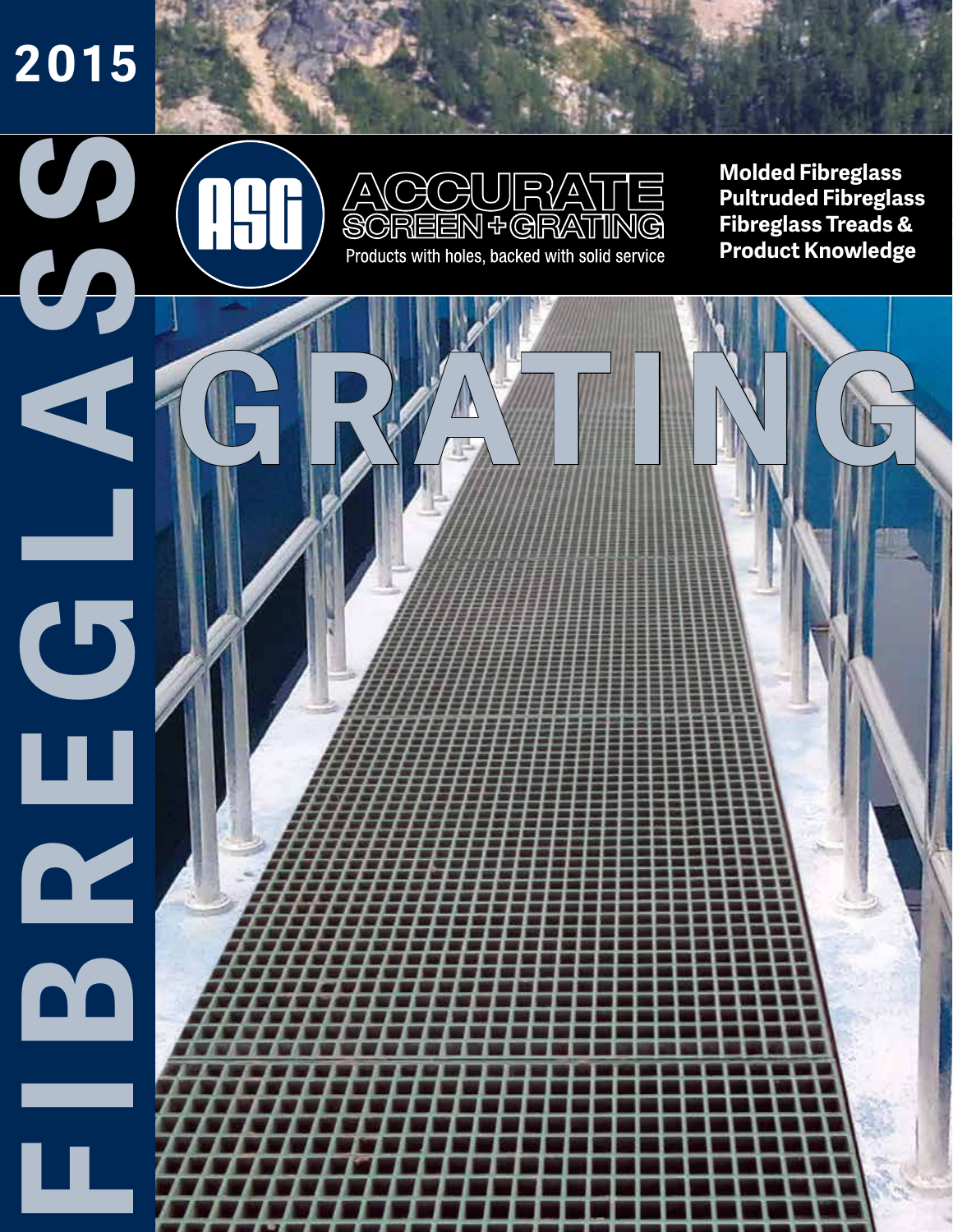# **FIBREGLASS GRATING**

**GENERAL PRODUCT INFORMATION**

### **Advantages**

- Similar weight to strength ratio of aluminum bar grating but generally less expensive
- Our material has been approved and documented by the Federal Government as food safe
- Corrosion resistant to a variety of chemicals
- Vinylester stocked is highly corrosive resistant
- Non-conductive, UV Resistant and fire retardant
- Various colour choices to suit your application needs

### **Types of Fibreglass Grating Available**

#### **Molded**

- Produced in a mold by laying alternating perpendicular rows and columns of glass strands and resin
- IFGR-30
- Isophthalic Polyester (iso resin)
- Desc: Food Grade Corrosion Resistance & Fire Retardant
- Corrosion Resistance: Very Good
- Flame Spread Rating ASTM E84: Class 1, 30 or less
- Bi-directional strength means the span can run in either perpendicular direction
- Grit and non-grit surfaces options
- Available in micro and mini mesh



Mini-Mesh Micro-Mesh Square-Mesh Rectangular-Mesh









#### **Pultruded**

- Produced by pulling glass fibres from spools through a device that coats them with a resin. They are then typically heat-treated and cut to length.
- Isophthalic Polyester (iso resin)
- Desc: Food Grade Corrosion Resistance & Fire Retardant
- Corrosion Resistance: Very Good
- Flame Spread Rating ASTM E84: Class 1, 30 or less
- Produced in long 'bearing bars' and cut to length
- Similar structure to swaged bar grating although the 'cross rods' are 'glued' into place using the same resin which hold together the glass fibres
- Available in I and T profiles
- Grit and non-grit surfaces options



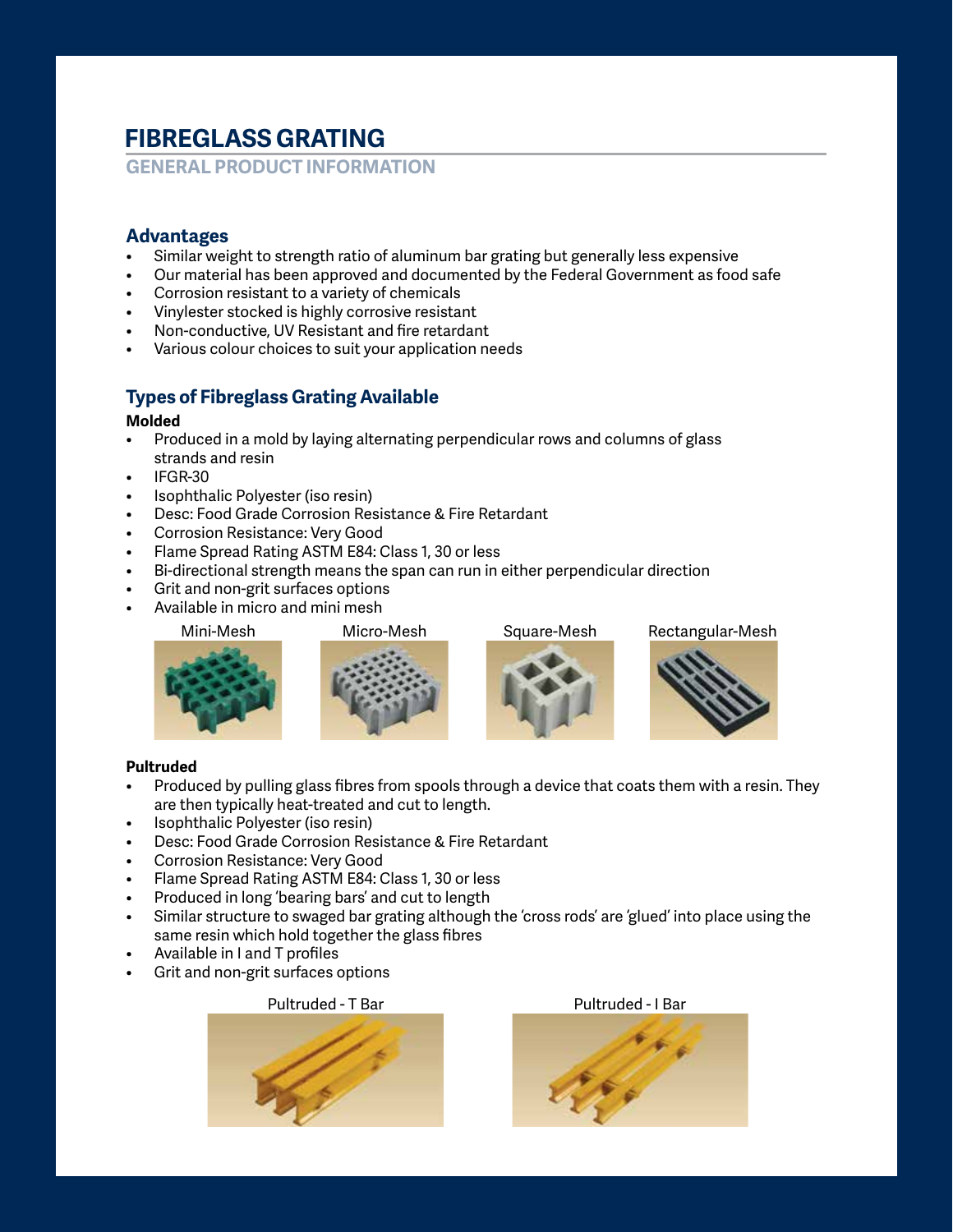## **FIBREGLASS GRATING - MOLDED**

**PROFILES AND SPECIFICATIONS**



| AVAILABLE PROFILES and SIZES (Refer to drawings above for explanation of dimensions) |                 |                 |                 |                |  |  |  |  |  |  |  |
|--------------------------------------------------------------------------------------|-----------------|-----------------|-----------------|----------------|--|--|--|--|--|--|--|
| <b>PROFILE</b>                                                                       | <b>HEIGHT</b>   | <b>OPENING</b>  | <b>OPENING</b>  | <b>SURFACE</b> |  |  |  |  |  |  |  |
| Square                                                                               | 1 <sup>''</sup> | 1.5''           | 1.5''           | Smooth or Grit |  |  |  |  |  |  |  |
| Square                                                                               | 1.5''           | 1.5''           | 1.5''           | Smooth or Grit |  |  |  |  |  |  |  |
| Square                                                                               | 2 <sup>''</sup> | 1.5''           | 1.5''           | Smooth or Grit |  |  |  |  |  |  |  |
| Square                                                                               | 2 <sup>''</sup> | 2 <sup>n</sup>  | 2 <sup>n</sup>  | Smooth or Grit |  |  |  |  |  |  |  |
| Rectangular                                                                          | 1''             | 1 <sup>''</sup> | 4 <sup>''</sup> | Smooth or Grit |  |  |  |  |  |  |  |
| Rectangular                                                                          | 1.5''           | 1.5''           | 6''             | Smooth or Grit |  |  |  |  |  |  |  |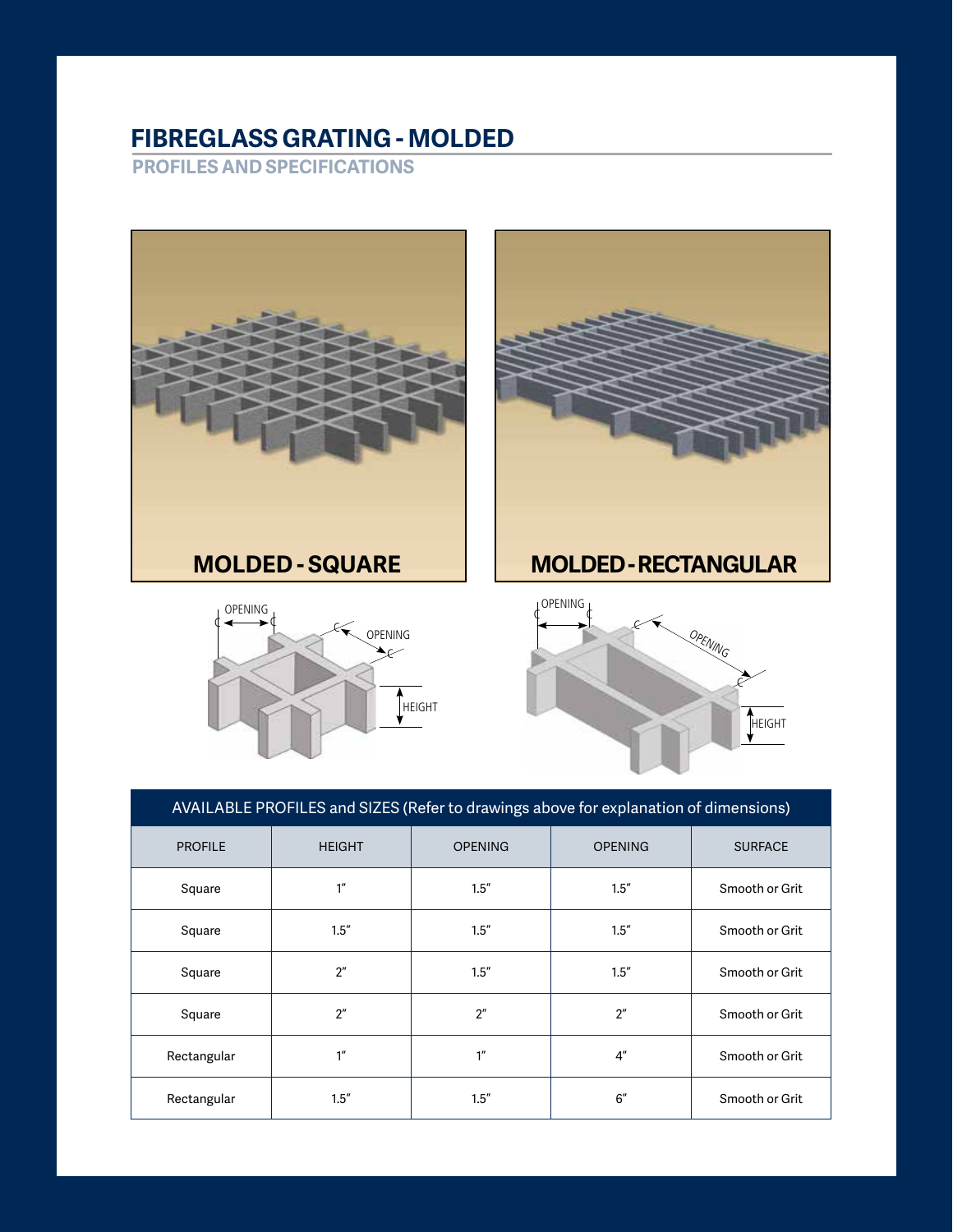## **FIBREGLASS GRATING - MOLDED**

### **IMPERIAL LOAD TABLES**

| DEFLECTION IN INCHES - MOLDED GRATING LOAD TABLES - UNIFORM / CONCENTRATED |                           |                            |                            |                            |                            |               |               |               |             |             |                    |                  |
|----------------------------------------------------------------------------|---------------------------|----------------------------|----------------------------|----------------------------|----------------------------|---------------|---------------|---------------|-------------|-------------|--------------------|------------------|
| <b>SPAN</b>                                                                |                           | <b>GRATING TYPE</b>        |                            |                            |                            | LOAD (LB/SF)  |               |               |             |             | Max<br>Recommended | <b>Breaking</b>  |
| (INCHES)                                                                   | <b>HEIGHT</b><br>(INCHES) | <b>OPENING</b><br>(INCHES) | 50                         | 100                        | 150                        | 200           | 300           | 500           | 1000        | 2000        | Load<br>(Lb/SF)    | Point<br>(Lb/SF) |
|                                                                            | 1                         | $1.5 \times 1.5$           | < .01 / < .01              | < .01 / 0.01               | < 0.01 / 0.02              | < .01 / 0.03  | 0.02 / 0.04   | 0.04 / 0.06   | 0.08 / 0.13 | 0.16 / 0.20 | 1420 / 710         | 7120 / 3560      |
|                                                                            | 1.5                       | $1.5 \times 1.5$           | < .01 / < .01              | < .01 / < .01              | < .01 / < .01              | < .01 / 0.01  | 0.01 / 0.02   | 0.02 / 0.03   | 0.04 / 0.05 | 0.07 / 0.11 | 3200 / 1600        | 16000 / 8000     |
|                                                                            | 2                         | $1.5 \times 1.5$           | < 01 / < 01                | < .01 / < .01              | < 01 / < 01                | < 01 / < 01   | < 0.01 / 0.01 | < 0.01 / 0.02 | 0.01 / 0.02 | 0.03 / 0.06 |                    |                  |
| 12                                                                         | $\overline{\mathbf{z}}$   | 2x2                        | < .01 / < .01              | < 01 / < 01                | < .01 / < .01              | < .01 / < .01 | < 0.01 / 0.01 | 0.01 / 0.02   | 0.02 / 0.03 | 0.04 / 0.06 | 3840 / 1920        | 19240 / 9620     |
|                                                                            | 1                         | $1 \times 4$               | < .01 / < .01              | < .01 / 0 .01              | < .01 / 0.01               | 0.01 / 0.02   | 0.02 / 0.02   | 0.03 / 0.04   | 0.03 / 0.08 |             | 1960 / 1070        | 9800 / 5350      |
|                                                                            | 1.5                       | $1.5 \times 6$             | < .01 / < .01              | < .01 / < .01              | < 0.01 / 0.01              | < 0.01 / 0.02 | 0.01 / 0.02   | 0.02 / 0.04   |             |             | 4272 / 2136        | 21360 / 10680    |
|                                                                            | 1                         | $1.5 \times 1.5$           | 0.02 / 0.02                | 0.04 / 0.04                | 0.06 / 0.06                | 0.08 / 0.08   | 0.11 / 0.12   | 0.20 / 0.20   | 0.38 / 0.41 |             | 630/470            | 3170 / 2370      |
|                                                                            | 1.5                       | $1.5 \times 1.5$           | < .01 / 0.01               | 0.01 / 0.02                | 0.02 / 0.02                | 0.03 / 0.03   | 0.04 / 0.05   | 0.07 / 0.08   | 0.14 / 0.15 | 0.28 / 0.30 | 1420 / 1060        | 7100 / 5330      |
|                                                                            | $\overline{\mathbf{2}}$   | $1.5 \times 1.5$           | < .01 / 0.01               | < 0.01 / 0.01              | < .01 / 0.01               | 0.01 / 0.01   | 0.02 / 0.02   | 0.03 / 0.03   | 0.07 / 0.05 | 0.13 / 0.12 |                    |                  |
| 18                                                                         | 2                         | 2x2                        | < .01 / < .01              | 0.01 / 0.01                | 0.01 / 0.01                | 0.02 / 0.02   | 0.03 / 0.03   | 0.04 / 0.05   | 0.09 / 0.09 | 0.17 / 0.18 | 1850 / 1390        | 9280 / 6960      |
|                                                                            | 1                         | $1 \times 4$               | 0.01 / 0.01                | 0.03 / 0.02                | 0.04 / 0.04                | 0.05 / 0.05   | 0.07 / 0.07   | 0.12 / 0.12   | 0.23 / 0.23 |             | 960 / 710          | 4800 / 3560      |
|                                                                            | 1.5                       | $1.5 \times 6$             | < .01 / 0.01               | 0.02 / 0.02                | 0.03 / 0.04                | 0.04 / 0.06   | 0.05 / 0.10   | 0.09 / 0.15   |             |             | 1712 / 1284        | 8560 / 6420      |
|                                                                            | 1                         | $1.5 \times 1.5$           | 0.06 / 0.05                | 0.12 / 0.30                | 0.19 / 0.15                | 0.25 / 0.20   | 0.37 / 0.30   | 0.43 / 0.36   |             |             | 350/350            | 1780 / 1780      |
|                                                                            | 1.5                       | $1.5 \times 1.5$           | 0.02 / 0.02                | 0.04 / 0.03                | 0.06 / 0.05                | 0.08 / 0.07   | 0.12 / 0.10   | 0.21 / 0.17   | 0.42 / 0.33 |             | 780 / 800          | 3900 / 4000      |
|                                                                            | 2                         | $1.5 \times 1.5$           | < .01 / 0.01               | 0.01 / 0.01                | 0.02 / 0.02                | 0.03 / 0.02   | 0.05 / 0.03   | 0.08 / 0.06   | 0.16 / 0.12 | 0.22 / 0.20 |                    |                  |
| 24                                                                         | $\mathbf{z}$              | 2x2                        | 0.01 / 0.01                | 0.02 / 0.02                | 0.03 / 0.02                | 0.04 / 0.03   | 0.06 / 0.05   | 0.10 / 0.08   | 0.20 / 0.16 |             | 1040 / 1040        | 5220 / 5220      |
|                                                                            | 1                         | 1 x 4                      | 0.04 / 0.03                | 0.07 / 0.06                | 0.11 / 0.09                | 0.15 / 0.12   | 0.22 / 0.18   | 0.37 / 0.30   |             |             | 560/530            | 2800 / 2670      |
|                                                                            | 1.5                       | $1.5 \times 6$             | 0.02 / 0.03                | 0.04 / 0.06                | 0.06 / 0.09                | 0.08 / 0.12   | 0.11 / 0.18   | 0.19 / 0.30   |             |             | 956 / 530          | 4780 / 2670      |
| 30                                                                         | 1                         | $1.5 \times 1.5$           | 0.14 / 0.09                | 0.27 / 0.18                | 0.41 / 0.28                | 0.30 / 0.35   |               |               |             |             | 220/280            | 1140 / 1420      |
|                                                                            | 1.5                       | $1.5 \times 1.5$           | 0.05 / 0.03                | 0.09 / 0.06                | 0.14/0.09                  | 0.18 / 0.12   | 0.27 / 0.18   | 0.46 / 0.29   |             |             | 510/640            | 2560 / 3200      |
|                                                                            | $\mathbf{z}$              | $1.5 \times 1.5$           | < 0.01 / 0.01              | 0.02 / 0.02                | 0.05 / 0.03                | 0.07 / 0.04   | 0.11 / 0.06   | 0.18 / 0.10   | 0.26 / 0.26 | 0.45/0.45   |                    |                  |
|                                                                            | 2                         | 2x2                        | 0.02 / 0.01                | 0.05 / 0.03                | 0.07 / 0.05                | 0.09 / 0.06   | 0.14 / 0.09   | 0.26 / 0.14   | 0.45/0.29   |             | 660 / 830          | 3340 / 4180      |
|                                                                            | 1                         | 1 x 4                      | 0.09/0.05                  | 0.18 / 0.11                | 0.26 / 0.17                | 0.35 / 0.22   | 0.53 / 0.33   |               |             |             | 336 / 420          | 1680 / 2140      |
|                                                                            | 1.5                       | $1.5 \times 6$             | 0.04 / 0.03                | 0.08 / 0.05                | 0.12 / 0.08                | 0.16 / 0.10   | 0.23/0.15     | 0.39 / 0.25   |             |             | 587/734            | 2935 / 3670      |
|                                                                            | 1                         | $1.5 \times 1.5$           | 0.31 / 0.16                |                            |                            |               |               |               |             |             | 150 / 230          | 790/1180         |
|                                                                            | 1.5                       | $1.5 \times 1.5$           | 0.10 / 0.05                | 0.20 / 0.11                | 0.30 / 0.16                | 0.40 / 0.21   |               |               |             |             | 350/530            | 1770 / 2660      |
| 36                                                                         | 2                         | $1.5 \times 1.5$           | 0.02 / 0.02                | 0.07 / 0.04                | 0.11 / 0.06                | 0.15 / 0.08   | 0.23/0.12     |               |             |             |                    |                  |
|                                                                            | 2                         | 2x2                        | 0.04 / 0.02                | 0.09 / 0.05                | 0.13 / 0.07                | 0.18 / 0.09   | 0.26 / 0.14   |               |             |             | 460 / 690          | 2320 / 3480      |
|                                                                            | 1                         | $1 \times 4$               | 0.18 / 0.09                | 0.35 / 0.17                | 0.53 / 0.26                |               |               |               |             |             | 240 / 350          | 1200 / 1780      |
|                                                                            | 1.5                       | $1.5 \times 6$             | 0.07 / 0.04                | 0.14 / 0.08                | 0.21 / 0.11                | 0.29/1.15     | 0.43 / 0.23   |               |             |             | 385/578            | 1925 / 2890      |
|                                                                            | 1                         | $1.5 \times 1.5$           | 0.49 / 0.26                |                            |                            |               |               |               |             |             | 110/200            | 580/1010         |
|                                                                            | 1.5                       | $1.5 \times 1.5$           | 0.17 / 0.08                | 0.34 / 0.16                |                            |               |               |               |             |             | 260/450            | 1300 / 2280      |
| 42                                                                         | 2                         | $1.5 \times 1.5$           | 0.06 / 0.02                | 0.13 / 0.06                | 0.21 / 0.09                | 0.29 / 0.12   | 0.44 / 0.20   |               |             |             |                    |                  |
|                                                                            | $\overline{\mathbf{z}}$   | 2x2                        | 0.08 / 0.04                | 0.16 / 0.07                | 0.24 / 0.10                | 0.32 / 0.14   | 0.47 / 0.22   |               |             |             | 340/590            | 1700 / 2980      |
|                                                                            | 1                         | 1x4                        | 0.32 / 0.15                | 0.63 / 0.30                |                            |               |               |               |             |             | 183/300            | 915 / 1520       |
|                                                                            | 1.5                       | $1.5 \times 6$             | 0.13 / 0.06                | 0.25 / 0.12                | 0.38 / 0.17                | 0.50 / 0.23   |               |               |             |             | 370/472            | 1850 / 2360      |
|                                                                            | 1.5                       | $1.5 \times 1.5$           | 0.28 / 0.11                | 0.55/0.23                  |                            |               |               |               |             |             | 200 / 400          | 1000 / 2000      |
| 48                                                                         | 1.5                       | $1.5 \times 6$             | 0.21 / 0.08                | 0.41 / 0.16                | 0.62 / 0.25                |               |               |               |             |             | 184/368            | 920 / 1840       |
|                                                                            | 2                         | $1.5 \times 1.5$           | 0.10 / 0.04<br>0.14 / 0.06 | 0.18 / 0.08                | 0.32 / 0.12<br>0.42 / 0.17 | 0.46 / 0.15   |               |               |             |             |                    |                  |
|                                                                            | $\mathbf{z}$              | 2x2                        |                            | 0.28 / 0.11                |                            |               |               |               |             |             | 260/520            | 1300 / 2610      |
| 54                                                                         | 1.5<br>$\mathbf{z}$       | $1.5 \times 1.5$           | 0.42 / 0.15                |                            |                            |               |               |               |             |             | 150 / 350          | 970 / 1770       |
|                                                                            | $\mathbf{z}$              | $1.5 \times 1.5$<br>2x2    | 0.14 / 0.02<br>0.21 / 0.07 | 0.30 / 0.04<br>0.42 / 0.15 |                            |               |               |               |             |             | 200 / 460          | 1030 / 2320      |
|                                                                            | $\mathbf{z}$              | $1.5 \times 1.5$           | 0.26 / 0.10                | 0.44 / 0.20                |                            |               |               |               |             |             |                    |                  |
| 60                                                                         | $\mathbf{z}$              | 2x2                        | 0.37 / 0.12                |                            |                            |               |               |               |             |             | 160/410            | 830 / 2090       |
|                                                                            |                           |                            |                            |                            |                            |               |               |               |             |             |                    |                  |

#### **TABLE OF SAFE LOADS - IMPERIAL**

**GENERAL**

**U** - Safe Uniform Load, in lbs. per sq. ft.

**C** - Safe Concentrated Load, in lbs. per foot of grating width.

Loads and deflections are theoretical and based on static loading.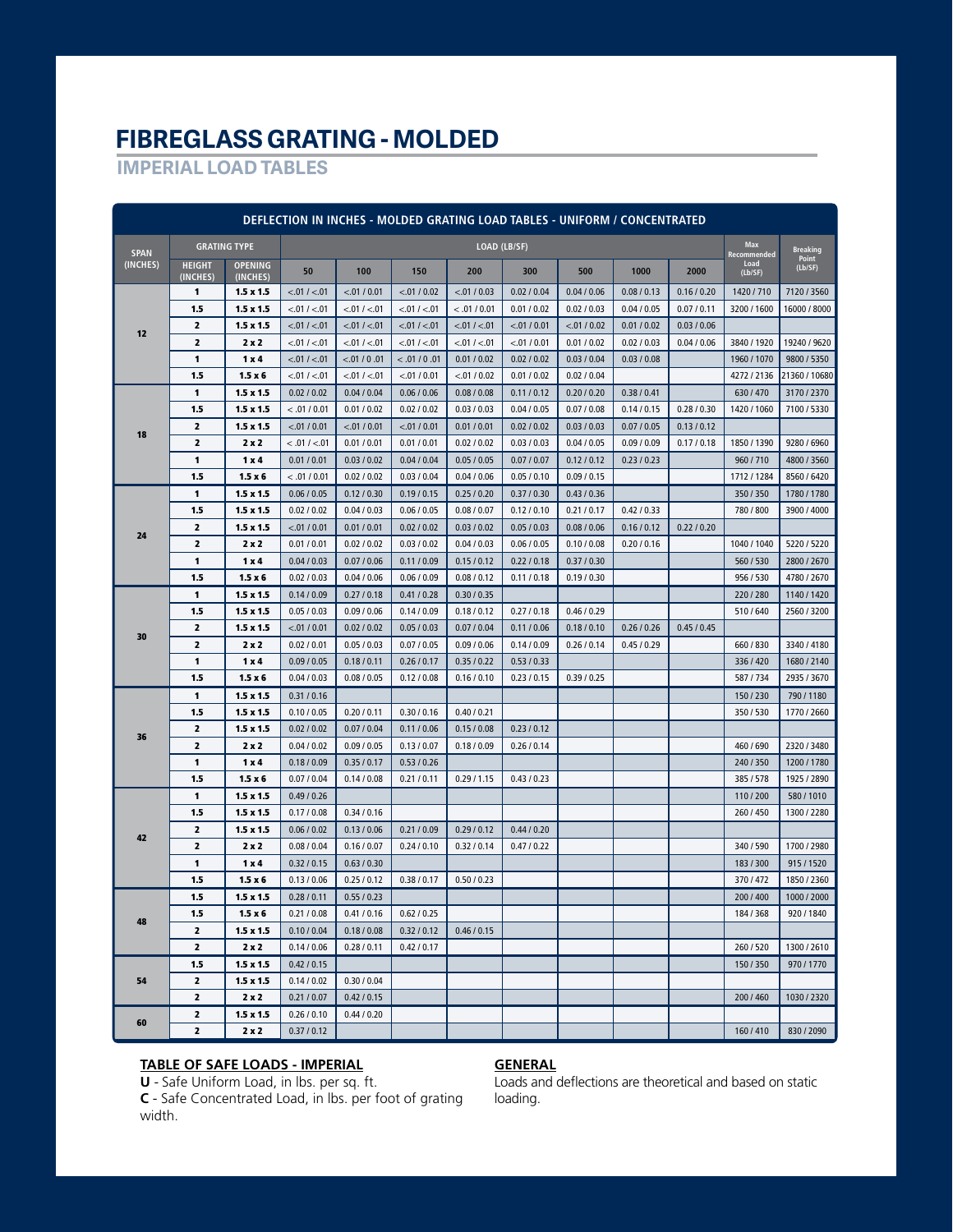## **FIBREGLASS GRATING - MOLDED**

**METRIC LOAD TABLES**

| DEFLECTION IN MILLIMETERS - MOLDED GRATING LOAD TABLES - UNIFORM / CONCENTRATED |                       |                        |                   |                   |                   |                   |                   |               |               |             |                           |                 |
|---------------------------------------------------------------------------------|-----------------------|------------------------|-------------------|-------------------|-------------------|-------------------|-------------------|---------------|---------------|-------------|---------------------------|-----------------|
| <b>SPAN</b>                                                                     |                       | <b>GRATING TYPE</b>    |                   |                   |                   | LOAD (KPA)        |                   |               |               |             | <b>Max</b><br>Recommended | <b>Breaking</b> |
| (MM)                                                                            | <b>HEIGHT</b><br>(MM) | <b>OPENING</b><br>(MM) | 2.40              | 4.79              | 7.19              | 9.58              | 14.37             | 23.95         | 47.90         | 95.80       | Load<br>(KPA)             | Point<br>(KPA)  |
|                                                                                 | 25                    | 38 X 38                | $<$ 0.3 / $<$ 0.3 | < 0.3 / < 0.03    | $<$ 0.3 / $<$ 0.3 | $<$ 0.3 / $<$ 0.3 | 1.02 / 1.02       | 1.52 / 1.52   | 3.30/3.30     |             | 34.0 / 34.0               | 170.5 / 170.5   |
|                                                                                 | 38                    | 38 X 38                | < 0.3 / < 0.3     | $<$ 0.3 / $<$ 0.3 | $<$ 0.3 / $<$ 0.3 | $<$ 0.3 / $<$ 0.3 | 0.51 / 0.51       | 0.76 / 0.76   | 1.27/1.27     | 2.79 / 2.79 | 76.6 / 76.6               | 383.2 / 383.2   |
|                                                                                 | 51                    | 38 X 38                | < 0.3 / < 0.3     | < 0.3 / < 0.3     | $<$ 0.3 / $<$ 0.3 | < 0.3 / < 0.3     | $<$ 0.3 / $<$ 0.3 | < 0.3 / < 0.3 | 0.49/0.49     | 1.52 / 1.52 |                           |                 |
| 305                                                                             | 51                    | 51 X 51                | $<$ 0.3 / $<$ 0.3 | $<$ 0.3 / $<$ 0.3 | $<$ 0.3 / $<$ 0.3 | $<$ 0.3 / $<$ 0.3 | $<$ 0.3 / $<$ 0.3 | 0.51 / 0.51   | 0.76/0.76     | 1.52 / 1.52 | 92.0 / 92.0               | 460.8 / 460.8   |
|                                                                                 | 25                    | 25 X 102               | $<$ 0.3 / $<$ 0.3 | < 0.3 / < 0.3     | < 0.3 / < 0.3     | 0.51 / 0.51       | 0.51 / 0.51       | 1.02 / 1.02   |               |             | 51.3 / 51.3               | 256.3 / 256.3   |
|                                                                                 | 38                    | 38 X 152               | $<$ 0.3 / $<$ 0.3 | $<$ 0.3 / $<$ 0.3 | $<$ 0.3 / $<$ 0.3 | $<$ 0.3 / $<$ 0.3 | 0.56 / 0.56       | 0.94 / 0.94   |               |             | 102.3 / 102.3             | 511.6 / 511.6   |
|                                                                                 | 25                    | 38 X 38                | 0.51 / 0.51       | 1.02 / 1.02       | 1.52 / 1.52       | 2.03 / 2.03       | 3.05 / 3.05       | 5.08 / 5.08   | 10.41 / 10.41 |             | 22.5/22.5                 | 113.5 / 113.5   |
|                                                                                 | 38                    | 38 X 38                | $<$ 0.3 / $<$ 0.3 | 0.51 / 0.51       | 0.51 / 0.51       | 0.76 / 0.76       | 1.27/1.27         | 2.03 / 2.03   | 3.81/3.81     | 7.62 / 7.62 | 50.8 / 50.8               | 255.3 / 255.3   |
| 457                                                                             | 51                    | 38 X 38                | $<$ 0.3 / $<$ 0.3 | $<$ 0.3 / $<$ 0.3 | $<$ 0.3 / $<$ 0.3 | 0.29/0.29         | 0.53 / 0.53       | 0.81 / 0.81   | 1.39/1.39     | 3.05 / 3.05 |                           |                 |
|                                                                                 | 51                    | 51 X 51                | $<$ 0.3 / $<$ 0.3 | 0.25/0.25         | 0.25 / 0.25       | 0.51 / 0.51       | 0.76 / 0.76       | 1.27/1.27     | 2.29/2.29     | 4.57 / 4.57 | 66.6 / 66.6               | 333.4 / 333.4   |
|                                                                                 | 25                    | 25 X 102               | 0.25 / 0.25       | 0.51 / 0.51       | 1.02 / 1.02       | 1.27/1.27         | 1.78 / 1.78       | 3.05 / 3.05   |               |             | 34.0 / 34.0               | 170.5 / 170.5   |
|                                                                                 | 38                    | 38 X 152               | $<$ 0.3 / $<$ 0.3 | 0.48 / 0.48       | 0.71 / 0.71       | 0.97/0.97         | 1.45/1.45         | 2.41 / 2.41   |               |             | 61.5/6.51                 | 307.5 / 307.5   |
|                                                                                 | 25                    | 38 X 38                | 1.27/1.27         | 2.54/2.54         | 3.81 / 3.81       | 5.08 / 5.08       | 7.62 / 7.62       |               |               |             | 16.8 / 16.8               | 85.3 / 85.3     |
|                                                                                 | 38                    | 38 X 38                | 0.51 / 0.51       | 0.76 / 0.76       | 1.27/1.27         | 1.78 / 1.78       | 2.54/2.54         | 4.32 / 4.32   | 8.38 / 8.38   |             | 38.3 / 38.3               | 191.6 / 191.6   |
| 610                                                                             | 51                    | 38 X 38                | $<$ 0.3 / $<$ 0.3 | 0.23/0.23         | 0.42 / 0.42       | 0.62 / 0.62       | 0.85 / 0.85       | 1.50 / 1.50   | 3.05 / 3.05   |             |                           |                 |
|                                                                                 | 51                    | 51 X 51                | 0.25/0.25         | 0.51 / 0.51       | 0.51 / 0.51       | 0.76 / 0.76       | 1.27/1.27         | 2.03 / 2.03   | 4.06 / 4.06   |             | 49.8 / 49.8               | 250.0 / 250.0   |
|                                                                                 | 25                    | 25 X 102               | 0.76 / 0.76       | 1.52 / 1.52       | 2.29/2.29         | 3.05 / 3.05       | 4.57 / 4.57       | 7.62 / 7.62   |               |             | 25.4 / 25.4               | 127.9 / 127.9   |
|                                                                                 | 38                    | 38 X 152               | 0.38 / 0.38       | 0.76 / 0.76       | 1.14/1.14         | 1.52 / 1.52       | 2.29/2.29         | 3.81 / 3.81   |               |             | 45.8 / 45.8               | 229.0 / 229.0   |
| 762                                                                             | 25                    | 38 X 38                | 2.29/2.29         | 4.57 / 4.57       | 7.11 / 7.11       |                   |                   |               |               |             | 13.4 / 13.4               | 68.0 / 68.0     |
|                                                                                 | 38                    | 38 X 38                | 0.76/0.76         | 1.52 / 1.52       | 2.29/2.29         | 3.05 / 3.05       | 4.57 / 4.57       | 7.37/7.37     |               |             | 30.7 / 30.7               | 153.3 / 153.3   |
|                                                                                 | 51                    | 38 X 38                | $<$ 0.3 / $<$ 0.3 | 0.51 / 0.51       | 0.73 / 0.73       | 1.05 / 1.05       | 1.52 / 1.52       | 2.54 / 2.54   | 6.60 / 6.60   |             |                           |                 |
|                                                                                 | 51                    | 51 X 51                | 0.25/0.25         | 0.76 / 0.76       | 1.27/1.27         | 1.52 / 1.52       | 2.29/2.29         | 3.56 / 3.56   | 7.37 / 7.37   |             | 39.8 / 39.8               | 200.2 / 200.2   |
|                                                                                 | 25                    | 25 X 102               | 1.27/1.27         | 2.79 / 2.79       | 4.32 / 4.32       | 5.59/5.59         | 8.38/8.38         |               |               |             | 20.1 / 20.1               | 102.5 / 102.5   |
|                                                                                 | 38                    | 38 X 152               | 0.64 / 0.64       | 1.27/1.27         | 1.91 / 1.91       | 2.54/2.54         | 3.81 / 3.81       | 6.35/6.35     |               |             | 35.2 / 35.2               | 175.8 / 175.8   |
|                                                                                 | 25                    | 38 X 38                | 4.06 / 4.06       |                   |                   |                   |                   |               |               |             | 11.0 / 11.0               | 56.5/56.5       |
|                                                                                 | 38                    | 38 X 38                | 1.27/1.27         | 2.79 / 2.79       | 4.06 / 4.06       | 5.33 / 5.33       |                   |               |               |             | 25.4/25.4                 | 127.4 / 127.4   |
| 914                                                                             | 51                    | 38 X 38                | 0.40 / 0.40       | 0.93/0.93         | 1.52 / 1.52       | 2.03 / 2.03       | 3.05 / 3.05       |               |               |             |                           |                 |
|                                                                                 | 51                    | 51 X 51                | 0.51 / 0.51       | 1.27/1.27         | 1.78 / 1.78       | 2.29/2.29         | 3.56 / 3.26       |               |               |             | 33.1 / 33.1               | 166.7 / 166.7   |
|                                                                                 | 25                    | 25 X 102               | 2.29/2.29         | 4.32 / 4.32       | 6.60 / 6.60       |                   |                   |               |               |             | 16.8 / 16.8               | 85.3 / 85.3     |
|                                                                                 | 38                    | 38 X 152               | 0.97/0.97         | 1.93 / 1.93       | 2.90 / 2.90       | 3.86 / 3.86       | 5.79 / 5.79       |               |               |             | 27.7/27.7                 | 138.4 / 138.4   |
|                                                                                 | 25                    | 38 X 38                | 6.60 / 6.60       |                   |                   |                   |                   |               |               |             | 9.6 / 9.6                 | 48.4 / 48.4     |
|                                                                                 | 38                    | 38 X 38                | 2.03 / 2.03       | 4.06 / 4.06       |                   |                   |                   |               |               |             | 21.6 / 21.6               | 109.2 / 109.2   |
| 1067                                                                            | 51                    | 38 X 38                | 0.63 / 0.63       | 1.44/1.44         | 2.29/2.29         | 3.05 / 3.05       | 5.08 / 5.08       |               |               |             |                           |                 |
|                                                                                 | 51                    | 51 X 51                | 1.02 / 1.02       | 1.78 / 1.78       | 2.54/2.54         | 3.56 / 3.56       | 5.59/5.59         |               |               |             | 28.3/28.3                 | 142.7 / 142.7   |
|                                                                                 | 25                    | 25 X 102               | 3.81/3.81         | 7.62 / 7.62       |                   |                   |                   |               |               |             | 14.4 / 14.4               | 72.8/72.8       |
|                                                                                 | 38                    | 38 X 152               | 1.47/1.47         | 2.92 / 2.92       | 4.39 / 4.39       | 5.84 / 5.84       |                   |               |               |             | 22.6 / 22.6               | 113.0 / 113.0   |
|                                                                                 | 38                    | 38 X 38                | 2.79/2.79         | 5.84 / 5.84       |                   |                   |                   |               |               |             | 19.2 / 19.2               | 95.8 / 95.8     |
| 1219                                                                            | 38                    | 38 X 152               | 2.11 / 2.11       | 4.06 / 4.06       | 6.30 / 6.30       |                   |                   |               |               |             | 17.6 / 17.6               | 88.1 / 88.1     |
|                                                                                 | 51                    | 38 X 38                | 0.95/0.95         | 1.99 / 1.99       | 3.02 / 3.02       | 3.89 / 3.89       |                   |               |               |             |                           |                 |
|                                                                                 | 51                    | 51 X 51                | 1.52 / 1.52       | 2.79 / 2.79       | 4.32 / 4.32       |                   |                   |               |               |             | 24.9 / 24.9               | 125.0 / 125.0   |
|                                                                                 | 38                    | 38 X 38                | 3.81/3.81         |                   |                   |                   |                   |               |               |             | 16.8 / 16.8               | 84.8 / 84.8     |
| 1372                                                                            | 51                    | 38 X 38                | 0.52 / 0.52       | 0.95/0.95         |                   |                   |                   |               |               |             |                           |                 |
|                                                                                 | 51                    | 51 X 51                | 1.78 / 1.78       | 3.81 / 3.81       |                   |                   |                   |               |               |             | 22.0/22.0                 | 111.1 / 111.1   |
| 1524                                                                            | 51                    | 38 X 38                | 2.54 / 2.54       | 5.08 / 5.08       |                   |                   |                   |               |               |             |                           |                 |
|                                                                                 | 51                    | 51 X 51                | 3.05 / 3.05       |                   |                   |                   |                   |               |               |             | 19.6 / 19.6               | 100.1 / 100.1   |

#### **TABLE OF SAFE LOADS - METRIC**

**U** - Safe Uniform Load, in KPA

**GENERAL** Loads and deflections are theoretical and based on static loading.

**C** - Safe Concentrated Load, in KPA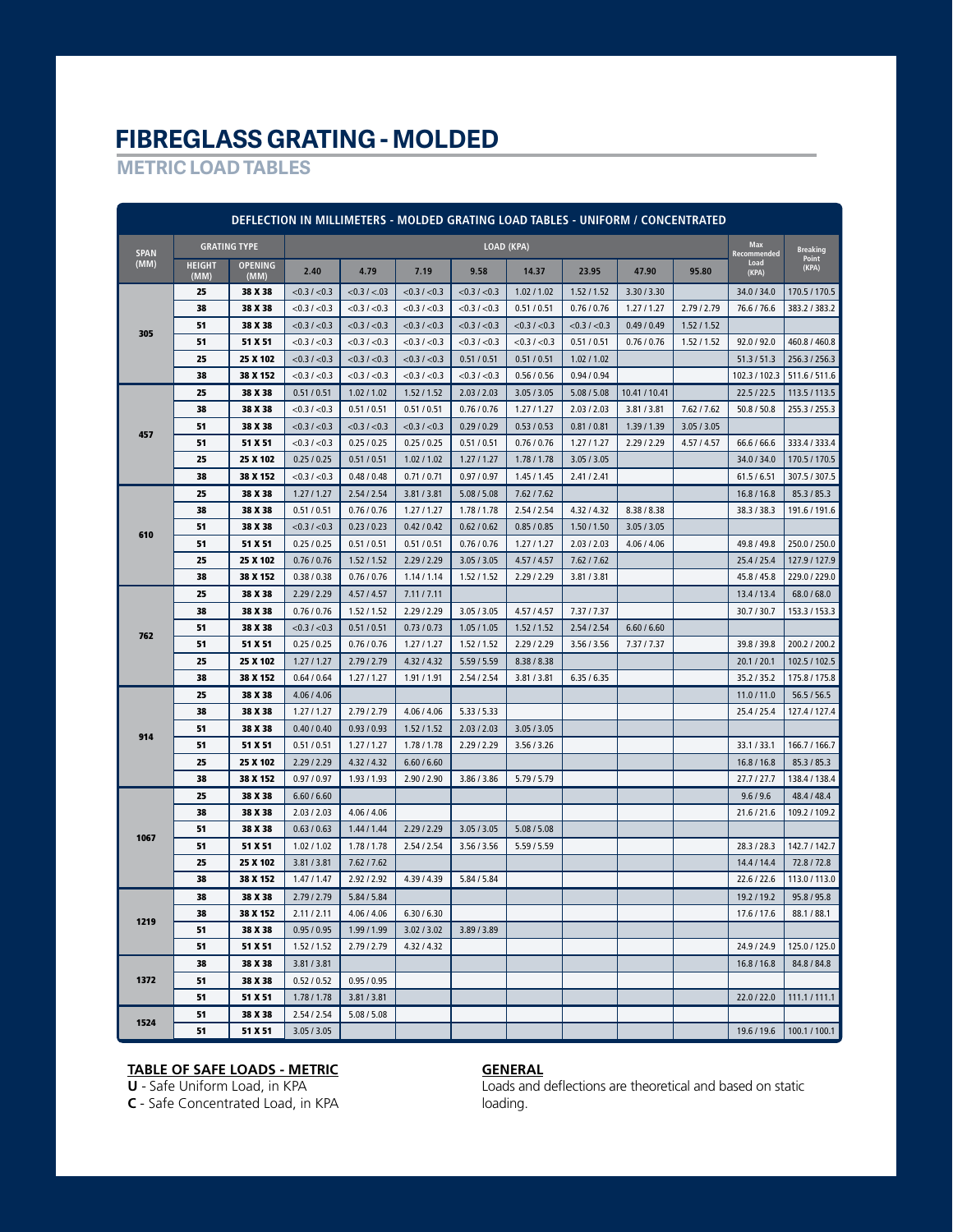# **FIBREGLASS GRATING - PULTRUDED**

**PROFILES AND SPECIFICATIONS**





**T - BAR (END VIEW)**

**HEIGHT**



| AVAILABLE PROFILES and SIZES (Refer to drawings above for explanation of dimensions) |               |                |                |                 |                |  |  |  |  |  |  |
|--------------------------------------------------------------------------------------|---------------|----------------|----------------|-----------------|----------------|--|--|--|--|--|--|
| <b>PROFILE</b>                                                                       | <b>HEIGHT</b> | <b>WIDTH</b>   | Dimension A    | Dimension B     | <b>SURFACE</b> |  |  |  |  |  |  |
| I-BAR                                                                                | 1"            | .60''          | 1.5''          | .90''           | Smooth or Grit |  |  |  |  |  |  |
| I-BAR                                                                                | 1"            | 2 <sup>n</sup> | 1.5''          | .90"            | Smooth or Grit |  |  |  |  |  |  |
| T-BAR                                                                                | 1"            | 1''            | 2 <sup>n</sup> | 1 <sup>''</sup> | Smooth or Grit |  |  |  |  |  |  |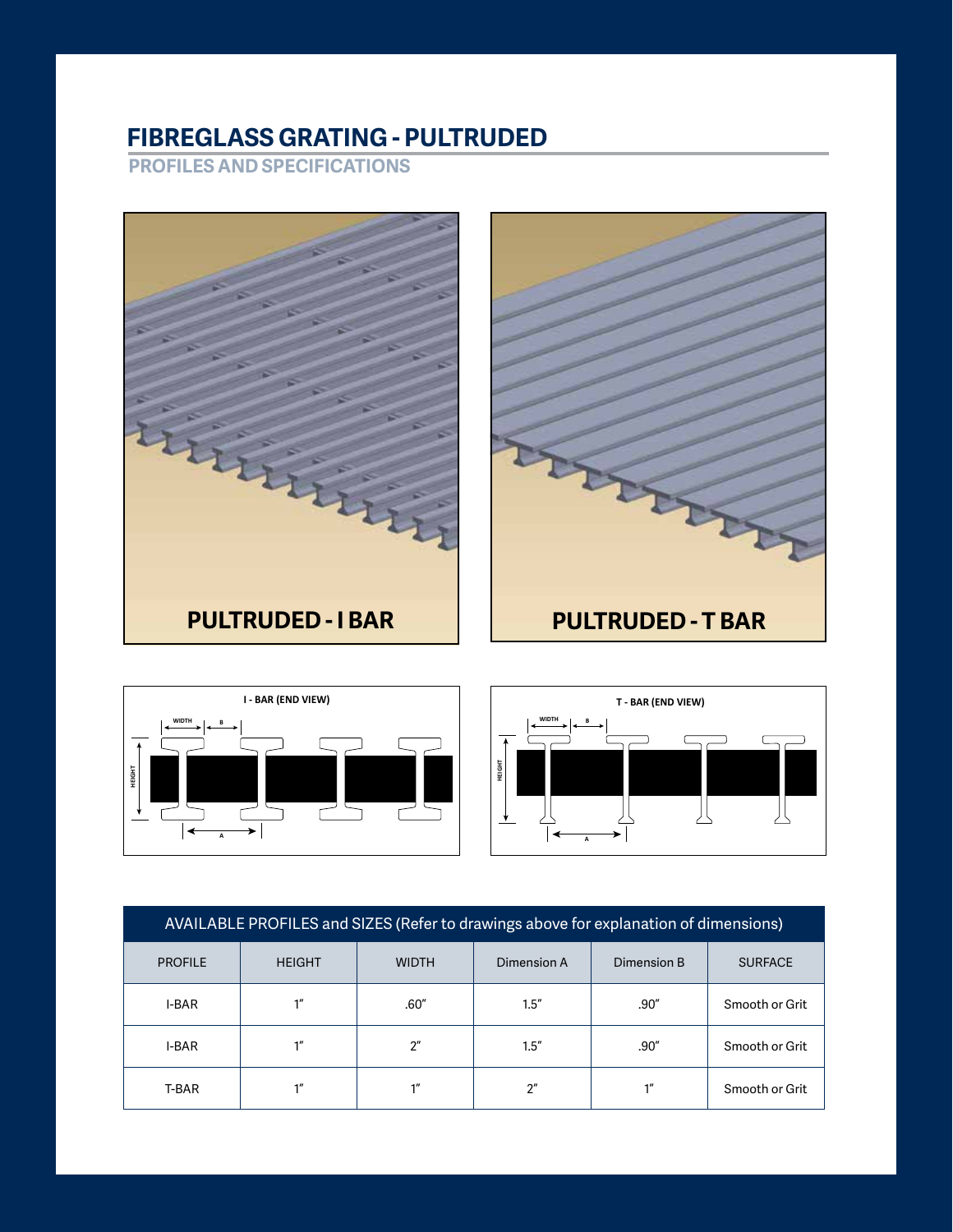## **FIBREGLASS GRATING - PULTRUDED**

**IMPERIAL LOAD TABLES**

| DEFLECTION IN INCHES - I-BAR PULTRUDED GRATING LOAD TABLES - UNIFORM / CONCENTRATED |                           |                                         |              |                                                                   |              |             |                               |             |             |             |             |             |                                   |
|-------------------------------------------------------------------------------------|---------------------------|-----------------------------------------|--------------|-------------------------------------------------------------------|--------------|-------------|-------------------------------|-------------|-------------|-------------|-------------|-------------|-----------------------------------|
| <b>SPAN</b>                                                                         |                           | <b>BEARING BAR</b><br><b>DIMENSIONS</b> |              | SEE END VIEW<br><b>DRAWING FOR</b><br>A & B<br><b>DESCRIPTION</b> | LOAD (LB/SF) |             |                               |             |             |             |             |             | <b>Max</b><br>Recommended<br>Load |
| (INCHES)                                                                            | <b>HEIGHT</b><br>(INCHES) | <b>WIDTH</b><br>(INCHES)                | $\mathbf{A}$ | B                                                                 | 100          | 200         | 300                           | 400         | 500         | 750         | 1000        | 2000        | (Lb/SF)                           |
| 12                                                                                  | 1"                        | .60''                                   | 1.5''        | .90"                                                              | .002 / .003  | .004 / .006 | .005 / .009                   | .007 / .012 | .009 / .015 | .014 / .022 | .018 / .029 | .036 / .058 | 10401 / 5200                      |
|                                                                                     | 1.5"                      | .60"                                    | 1.5"         | .90"                                                              | .001 / .001  | .001 / .002 | .002 / .003                   | .003 / .004 | .003 / .005 | .005 / .008 | .006 / .010 | .013 / .020 | 17601 / 8800                      |
| 18                                                                                  | 1"                        | .60''                                   | 1.5''        | .90''                                                             | .008 / .009  | .017 / .018 | .025 / .027                   | .033 / .036 | .042 / .045 | .063 / .067 | .084 / .089 | .167 / .179 | 4954 / 3716                       |
|                                                                                     | 1.5''                     | .60''                                   | 1.5"         | .90''                                                             | .003 / .003  | .006 / .006 | .009 / .010                   | .012 / .013 | .015 / .016 | .023 / .024 | .030 / .032 | .061 / .065 | 7823 / 5867                       |
|                                                                                     | 1"                        | .60''                                   | 1.5''        | .90"                                                              | .025/0.020   | .050 / .040 | .075/060                      | .100 / .080 | .124/0.100  | .187 / .149 | .249/.199   | .498 / .398 | 2900 / 2900                       |
| 24                                                                                  | 1.5''                     | .60''                                   | 1.5''        | .90''                                                             | .009 / .007  | .018 / .015 | .027 / .022                   | .037 / .029 | .046 / .037 | .069/055    | .091 / .073 | .183 / .146 | 4400 / 4400                       |
|                                                                                     | 1"                        | .60''                                   | 1.5''        | .90''                                                             | .058/.037    | .116 / .074 | .174/0.111                    | .231 / .148 | .289 / .185 | .434 / .278 | .579 / .370 |             | 1856 / 2320                       |
| 30                                                                                  | 1.5''                     | .60''                                   | 1.5"         | .90"                                                              | .022 / .014  | .043/.028   | .065 / .041                   | .086 / .055 | .108 / .069 | .161 / .103 | .215/0.138  | .430 / .276 | 2773 / 3467                       |
| 36                                                                                  | 1"                        | .60''                                   | 1.5''        | .90''                                                             | .115/061     | .230 / .123 | .345/.184                     | .460 / .245 | .575/0.307  |             |             |             | 1289/1233                         |
|                                                                                     | 1.5''                     | .60''                                   | 1.5''        | .90''                                                             | .044/023     | .087 / .047 | .131 / .070                   | .175/093    | .218 / .116 | .327 / .175 | .436 / .233 |             | 1896 / 2845                       |
| 42                                                                                  | 1"                        | .60''                                   | 1.5''        | .90''                                                             | .211 / .096  | .422/.193   | .633 / .289                   |             |             |             |             |             | 943 / 1649                        |
|                                                                                     | 1.5''                     | .60''                                   | 1.5''        | .90''                                                             | .079 / .036  | .159/072    | .238 / .109                   | .317 / .145 | .396 / .181 | .595/.272   |             |             | 1361 / 2381                       |
| 48                                                                                  | 1"                        | .60''                                   | 1.5''        | .90''                                                             | .353/.141    | .705/0.282  |                               |             |             |             |             |             | 719/1437                          |
|                                                                                     | 1.5''                     | .60''                                   | 1.5''        | .90"                                                              | .133/.053    | .266 / .107 | .400 / .160                   | .533/.213   | .666 / .266 |             |             |             | 1017/2033                         |
| 54                                                                                  | 1"                        | .60''                                   | 1.5''        | .90''                                                             | .563 / .200  |             |                               |             |             |             |             |             | 566 / 1274                        |
|                                                                                     | 1.5''                     | .60''                                   | 1.5''        | .90"                                                              | .211 / .075  | .422 / .150 | .633 / .225                   |             |             |             |             |             | 777/1748                          |
|                                                                                     |                           |                                         |              |                                                                   |              |             | <b>Longer Spans Available</b> |             |             |             |             |             |                                   |

| DEFLECTION IN INCHES - T-BAR PULTRUDED GRATING LOAD TABLES - UNIFORM / CONCENTRATED |                           |                          |                |                                                                          |             |             |             |              |             |             |             |             |                           |
|-------------------------------------------------------------------------------------|---------------------------|--------------------------|----------------|--------------------------------------------------------------------------|-------------|-------------|-------------|--------------|-------------|-------------|-------------|-------------|---------------------------|
| <b>SPAN</b>                                                                         | <b>BEARING BAR</b>        | <b>DIMENSIONS</b>        |                | <b>SEE END VIEW</b><br><b>DRAWING FOR</b><br>A & B<br><b>DESCRIPTION</b> |             |             |             | LOAD (LB/SF) |             |             |             |             | Max<br><b>Recommended</b> |
| (INCHES)                                                                            | <b>HEIGHT</b><br>(INCHES) | <b>WIDTH</b><br>(INCHES) | A              | B                                                                        | 100         | 200         | 300         | 400          | 500         | 750         | 1000        | 2000        | Load<br>(Lb/SF)           |
| 12                                                                                  | 1"                        | 1 <sup>n</sup>           | 2"             | - 11<br>Т                                                                | .002 / .004 | .004 / .007 | .007 / .011 | .009 / .014  | .011 / .018 | .017 / .027 | .022 / .036 | .045 / .072 | 10680 / 5340              |
| 18                                                                                  | 1"                        | 1"                       | 2 <sup>n</sup> | 1"                                                                       | .010 / .011 | .021 / .022 | .031 / .033 | .041 / .044  | .052 / .055 | .078 / .083 | .104 / .111 | .207/0.221  | 4746 / 3560               |
| 24                                                                                  | 1"                        | 1 <sup>n</sup>           | 2 <sup>n</sup> | 1"                                                                       | .031 / .025 | .062 / .050 | .093 / .074 | .124 / .099  | .156 / .124 | .232 / .186 | .310 / .248 | .619/.495   | 2670 / 2670               |
| 30                                                                                  | 1"                        | 1"                       | 2"             | 1"                                                                       | .072 / .046 | .144 / .092 | .215/0.138  | .287 / .184  | .359 / .230 | .539/0.345  | .718 / .460 |             | 1693/2116                 |
| 36                                                                                  | 1"                        | 1 <sup>n</sup>           | 2"             | 1 <sup>n</sup>                                                           | .145 / .077 | .289 / .154 | .434 / .231 | .578 / .308  | .723/0.385  |             |             |             | 1157/1736                 |
| 42                                                                                  | 1"                        | 1 <sup>n</sup>           | 2"             | 1 <sup>n</sup>                                                           | .257 / .118 | .514/.235   |             |              |             |             |             |             | 833 / 1458                |
| 48                                                                                  | 1"                        | 1 <sup>n</sup>           | 2"             | 1"                                                                       | .431 / .172 |             |             |              |             |             |             |             | 625/1250                  |
| <b>Longer Spans Available</b>                                                       |                           |                          |                |                                                                          |             |             |             |              |             |             |             |             |                           |

#### **TABLE OF SAFE LOADS - IMPERIAL**

**U** - Safe Uniform Load, in lbs. per sq. ft. **C** - Safe Concentrated Load, in lbs. per foot of grating width.

#### **GENERAL**

Loads and deflections are theoretical and based on static loading.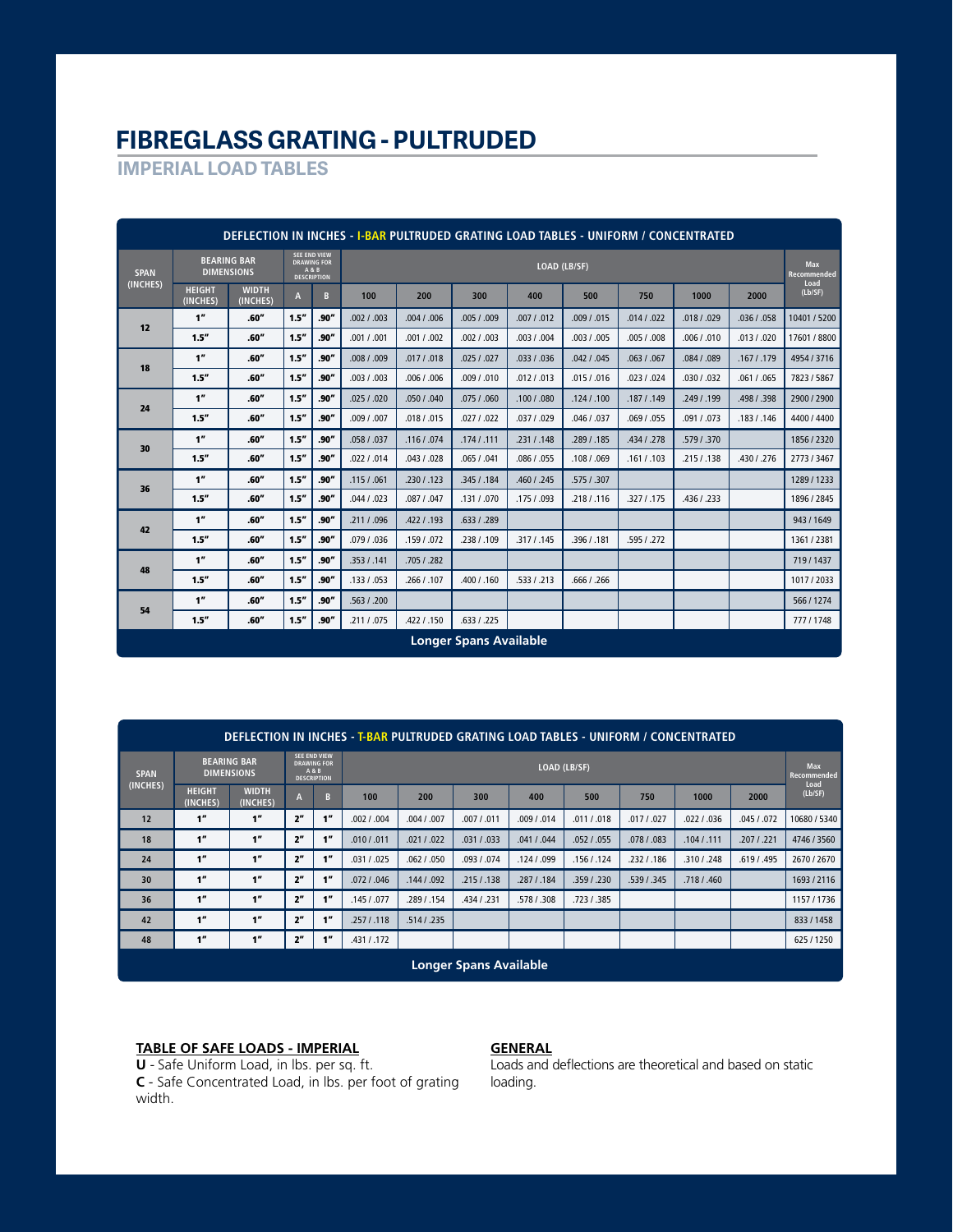# **FIBREGLASS GRATING - PULTRUDED**

**METRIC LOAD TABLES**

|             | DEFLECTION IN MILLIMETER - I-BAR PULTRUDED GRATING LOAD TABLES - UNIFORM / CONCENTRATED |                                         |    |                                                                          |               |               |               |               |               |               |               |               |                                   |
|-------------|-----------------------------------------------------------------------------------------|-----------------------------------------|----|--------------------------------------------------------------------------|---------------|---------------|---------------|---------------|---------------|---------------|---------------|---------------|-----------------------------------|
| <b>SPAN</b> |                                                                                         | <b>BEARING BAR</b><br><b>DIMENSIONS</b> |    | <b>SEE END VIEW</b><br><b>DRAWING FOR</b><br>A & B<br><b>DESCRIPTION</b> | LOAD (KPA)    |               |               |               |               |               |               |               | <b>Max</b><br>Recommended<br>Load |
| (MM)        | <b>HEIGHT</b><br>(MM)                                                                   | <b>WIDTH</b><br>(MM)                    | A  | B                                                                        | 2.40          | 4.79          | 7.19          | 9.58          | 14.37         | 23.95         | 47.90         | 95.80         | (KPA)                             |
| 305         | 25                                                                                      | 15                                      | 38 | 23                                                                       | < .01 / < .01 | < .01 / < .01 | < .01 / < .01 | < .01 / < .01 | < .01 / < .01 | < .01 / < .01 | < 01 / < 01   | < .01 / < .01 | 498/249                           |
|             | 38                                                                                      | 15                                      | 38 | 23                                                                       | < .01 / < .01 | < 01 / < 01   | < 01 / < 01   | < .01 / < .01 | < 01 / < 01   | < 01 / < 01   | < 01 / < 01   | < .01 / < .01 | 843/421                           |
| 457         | 25                                                                                      | 15                                      | 38 | 23                                                                       | < .01 / < .01 | < .01 / < .01 | < .01 / < .01 | < 01 / < 01   | < 01 / < 01   | < .01 / < .01 | < .01 / < .01 | < .01 / < .01 | 237/178                           |
|             | 38                                                                                      | 15                                      | 38 | 23                                                                       | < .01 / < .01 | < .01 / < .01 | < 01 / < 01   | < 01 / < 01   | < .01 / < .01 | < .01 / < .01 | < .01 / < .01 | < .01 / < .01 | 375/281                           |
|             | 25                                                                                      | 15                                      | 38 | 23                                                                       | < .01 / < .01 | < .01 / < .01 | < .01 / < .01 | < 01 / < 01   | < 01 / < 01   | < .01 / < .01 | .01 / < .01   | .02 / .02     | 139/139                           |
| 610         | 38                                                                                      | 15                                      | 38 | 23                                                                       | < .01 / < .01 | < .01 / < .01 | < 01 / < 01   | < .01 / < .01 | < .01 / < .01 | < .01 / < .01 | < 01 / < 01   | < .01 / < .01 | 211/211                           |
| 762         | 25                                                                                      | 15                                      | 38 | 23                                                                       | < .01 / < .01 | < .01 / < .01 | < .01 / < .01 | .01 / < .01   | .01 / < .01   | .02/ < .01    | .03 / .02     |               | 89/111                            |
|             | 38                                                                                      | 15                                      | 38 | 23                                                                       | < .01 / < .01 | < 01 / < 01   | < 01 / < 01   | < 01 / < 01   | < 01 / < 01   | < .01 / < .01 | .01 / < .01   | .02 / .01     | 133/166                           |
| 914         | 25                                                                                      | 15                                      | 38 | 23                                                                       | < .01 / < .01 | .01 / < .01   | .02 / < .01   | .02 / .01     | .03 / .02     |               |               |               | 62/59                             |
|             | 38                                                                                      | 15                                      | 38 | 23                                                                       | < .01 / < .01 | < .01 / < .01 | < .01 / < .01 | < 01 / < 01   | .01 / < .01   | .02 / < .01   | .02 / .01     |               | 91/136                            |
| 1067        | 25                                                                                      | 15                                      | 38 | 23                                                                       | .01 / < .01   | .02 / < .01   | .03 / .01     |               |               |               |               |               | 45/79                             |
|             | 38                                                                                      | 15                                      | 38 | 23                                                                       | < .01 / < .01 | < .01 / < .01 | .01 / < .01   | .02 / < .01   | .02 / < .01   | .03 / .01     |               |               | 65/114                            |
| 1219        | 25                                                                                      | 15                                      | 38 | 23                                                                       | .02 / < 01    | .03 / .01     |               |               |               |               |               |               | 34/69                             |
|             | 38                                                                                      | 15                                      | 38 | 23                                                                       | < .01 / < .01 | .01 / < .01   | .02 / < .01   | .03 / .01     | .03 / .01     |               |               |               | 49/97                             |
| 1372        | 25                                                                                      | 15                                      | 38 | 23                                                                       | .03 / .01     |               |               |               |               |               |               |               | 27/61                             |
|             | 38                                                                                      | 15                                      | 38 | 23                                                                       | .01 / < .01   | .02 / < 01    | .03 / .01     |               |               |               |               |               | 37/84                             |
|             | <b>Longer Spans Available</b>                                                           |                                         |    |                                                                          |               |               |               |               |               |               |               |               |                                   |

|                               | DEFLECTION IN MILLIMETER-T-BAR PULTRUDED GRATING LOAD TABLES - UNIFORM / CONCENTRATED |                                         |    |                                                                          |               |               |                 |                 |                 |               |               |               |                            |
|-------------------------------|---------------------------------------------------------------------------------------|-----------------------------------------|----|--------------------------------------------------------------------------|---------------|---------------|-----------------|-----------------|-----------------|---------------|---------------|---------------|----------------------------|
| <b>SPAN</b>                   |                                                                                       | <b>BEARING BAR</b><br><b>DIMENSIONS</b> |    | <b>SEE END VIEW</b><br><b>DRAWING FOR</b><br>A & B<br><b>DESCRIPTION</b> |               | LOAD (KPA)    |                 |                 |                 |               |               |               | Max<br>Recommended<br>Load |
| (MM)                          | <b>HEIGHT</b><br>(MM)                                                                 | <b>WIDTH</b><br>(MM)                    | A  | B                                                                        | 2.40          | 4.79          | 7.19            | 9.58            | 14.37           | 23.95         | 47.90         | 95.80         | (KPA)                      |
| 305                           | 25                                                                                    | 25                                      | 51 | 25                                                                       | < .01 / < .01 | < .01 / < .01 | < 01 / < 01     | < .01 / < .01   | < .01 / < .01   | < .01 / < .01 | < .01 / < .01 | < .01 / < .01 | 511/256                    |
| 457                           | 25                                                                                    | 25                                      | 51 | 25                                                                       | < .01 / < .01 | < .01 / < .01 | < 0.01 / < 0.01 | < 0.01 / < 0.01 | < .01 / < .01   | < .01 / < .01 | < .01 / < .01 | < .01 / < .01 | 227/170                    |
| 610                           | 25                                                                                    | 25                                      | 51 | 25                                                                       | < .01 / < .01 | < .01 / < .01 | < 01 / < 01     | < 0.01 / < 0.01 | < 0.01 / < 0.01 | .01 / < .01   | .01 / .01     | .03 / .02     | 128/128                    |
| 762                           | 25                                                                                    | 25                                      | 51 | 25                                                                       | < .01 / < .01 | < .01 / < .01 | .01 / < .01     | .01 / < .01     | .02 / .01       | .03 / .02     | .03/ .02      |               | 81/101                     |
| 914                           | 25                                                                                    | 25                                      | 51 | 25                                                                       | < .01 / < .01 | .01 / < .01   | .02 / .01       | .03 / .01       | .03 / .02       |               |               |               | 55/83                      |
| 1067                          | 25                                                                                    | 25                                      | 51 | 25                                                                       | .01 / < .01   | .02 / .01     |                 |                 |                 |               |               |               | 40/70                      |
| 1219                          | 25                                                                                    | 25                                      | 51 | 25                                                                       | .02 / .01     |               |                 |                 |                 |               |               |               | 30/60                      |
| <b>Longer Spans Available</b> |                                                                                       |                                         |    |                                                                          |               |               |                 |                 |                 |               |               |               |                            |

**TABLE OF SAFE LOADS - METRIC**

**U** - Safe Uniform Load, in KPA

**C** - Safe Concentrated Load, in KPA

#### **GENERAL**

Loads and deflections are theoretical and based on static loading.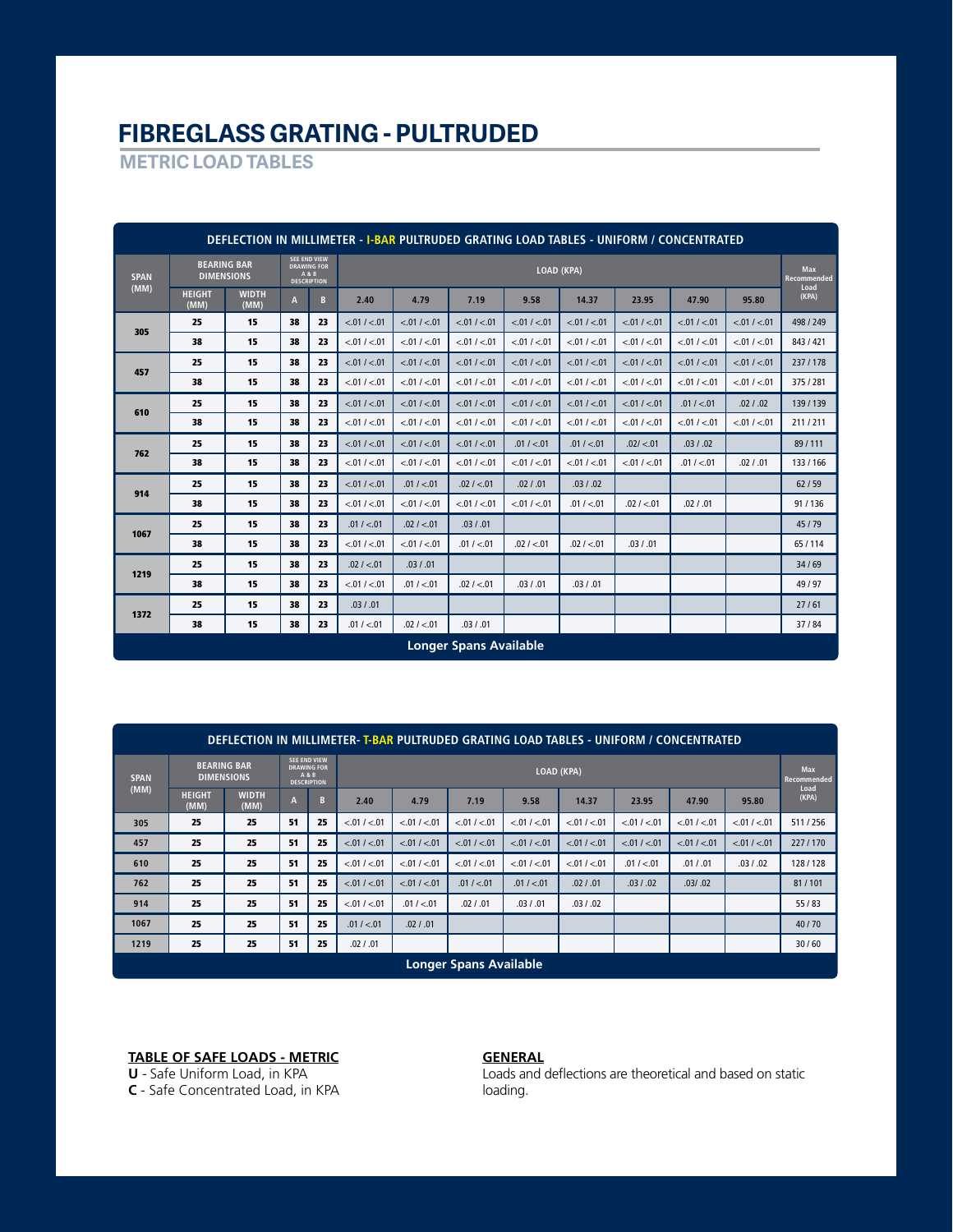## **FIBREGLASS GRATING - TREADS**

#### **SPECIFICATIONS**

**Molded fibreglass stair treads have a high visibility nosing that is positioned from the outside of the first bar to the outside of the second bar**. **This means that a 1.5"SM grating would have 1.5"nosing.**

**Pultruded stair treads will leave off the outermost bearing bar. In its place there will be a square tube which will act as the nosing.**



|                | DEFLECTION IN INCHES - MOLDED GRATING LOAD TABLES - UNIFORM / CONCENTRATED |        |                                 |                                                                                                                                       |                                                                                                               |     |                          |                 |     |      |      |                       |                  |
|----------------|----------------------------------------------------------------------------|--------|---------------------------------|---------------------------------------------------------------------------------------------------------------------------------------|---------------------------------------------------------------------------------------------------------------|-----|--------------------------|-----------------|-----|------|------|-----------------------|------------------|
| <b>TREAD</b>   | <b>TREAD</b>                                                               |        | <b>GRATING TYPE</b>             |                                                                                                                                       |                                                                                                               |     | <b>Max</b><br>Recommend- | <b>Breaking</b> |     |      |      |                       |                  |
| SPAN<br>(INCH) | <b>DEPTH</b><br>(INCH)                                                     | (INCH) | <b>HEIGHT OPENING</b><br>(INCH) | 50                                                                                                                                    | 100                                                                                                           | 150 | 200                      | 300             | 500 | 1000 | 2000 | ed<br>Load<br>(Lb/SF) | Point<br>(Lb/SF) |
| 18''           | 12"                                                                        | 1.5    | $1.5 \times 1.5$                |                                                                                                                                       | 2.01 / 0.03 / 0.14 / 0.14 0.01 / 0.02 0.03 / 0.03 / 0.03 / 0.03 / 0.05 / 0.07 / 0.00 / 0.01 / 0.01 / 0.01 / 0 |     |                          |                 |     |      |      | 1420 / 1060           | 7100 / 5330      |
| 24''           | 12"                                                                        | 1.5    | $1.5 \times 1.5$                | $\vert 0.02 / 0.02 \vert 0.04 / 0.03 \vert 0.06 / 0.05 \vert 0.08 / 0.07 \vert 0.12 / 0.10 \vert 0.21 / 0.17 \vert 0.42 / 0.33 \vert$ |                                                                                                               |     |                          |                 |     |      |      | 780 / 800             | 3900 / 4000      |
| 36''           | 12"                                                                        | 1.5    | $1.5 \times 1.5$                |                                                                                                                                       | $\vert 0.10$ / 0.05 $\vert 0.20$ / 0.11 $\vert 0.30$ / 0.16 $\vert 0.40$ / 0.21 $\vert$                       |     |                          |                 |     |      |      | 350/530               | 1770 / 2660      |
| 48"            | 12"                                                                        | 1.5    | $1.5 \times 1.5$                |                                                                                                                                       | 0.28/0.11 0.55/0.23                                                                                           |     |                          |                 |     |      |      | 200/400               | 1000 / 2000      |
| 60"            | 12"                                                                        | 1.5    | $1.5 \times 1.5$                |                                                                                                                                       | $\vert 0.26$ / 0.10 $\vert 0.44$ / 0.20 $\vert$                                                               |     |                          |                 |     |      |      |                       |                  |